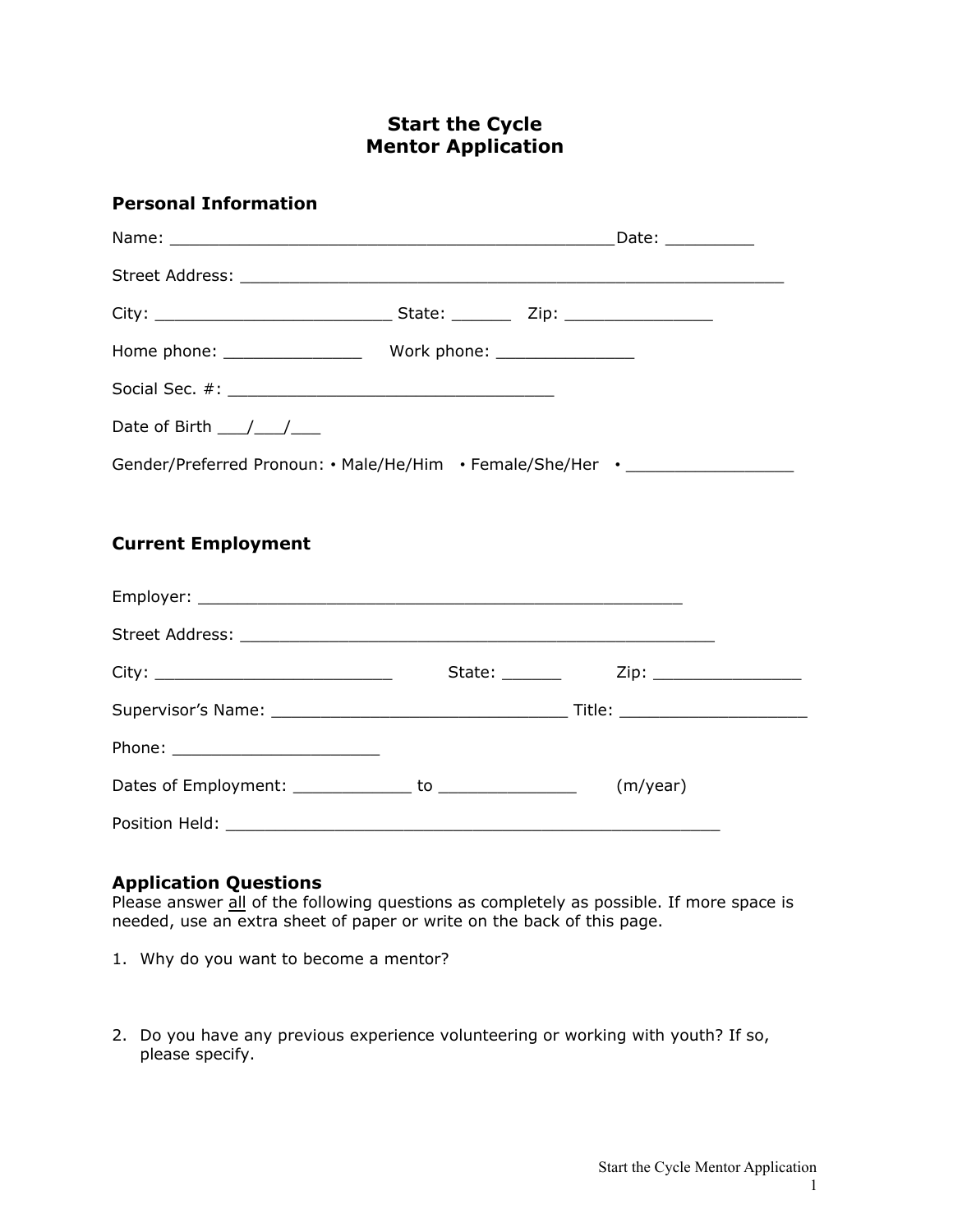- 3. What qualities, skills, or other attributes do you feel you have that would benefit a youth? Please explain.
- 4. Can you commit to participate in the Start the Cycle mentoring program for a minimum of a program season?
- 5. Do you foresee any scheduling issues during the season? If so, please explain.
- 6. Describe your skill level in cycling.
- 7. How would you describe yourself as a person?
- 8. How would your friends, family, and co-workers describe you?
- 9. Have you ever been arrested or convicted of a crime? If so, what were the circumstances?
- 10.Are you currently using any illegal drugs or controlled substances?
- 11. Have you ever been investigated or convicted of child abuse or neglect? If yes, please explain.
- 12. Have you ever been investigated or convicted of sexually abusing or molesting a youth 18 or younger? If yes, please explain.
- 13.Are you willing to communicate regularly and openly with program staff, provide monthly information regarding your mentoring activities, and receive feedback regarding any difficulties during your participation in the mentoring program?
- 14.Are you willing to attend an initial mentor training session and in-service training sessions as appropriate?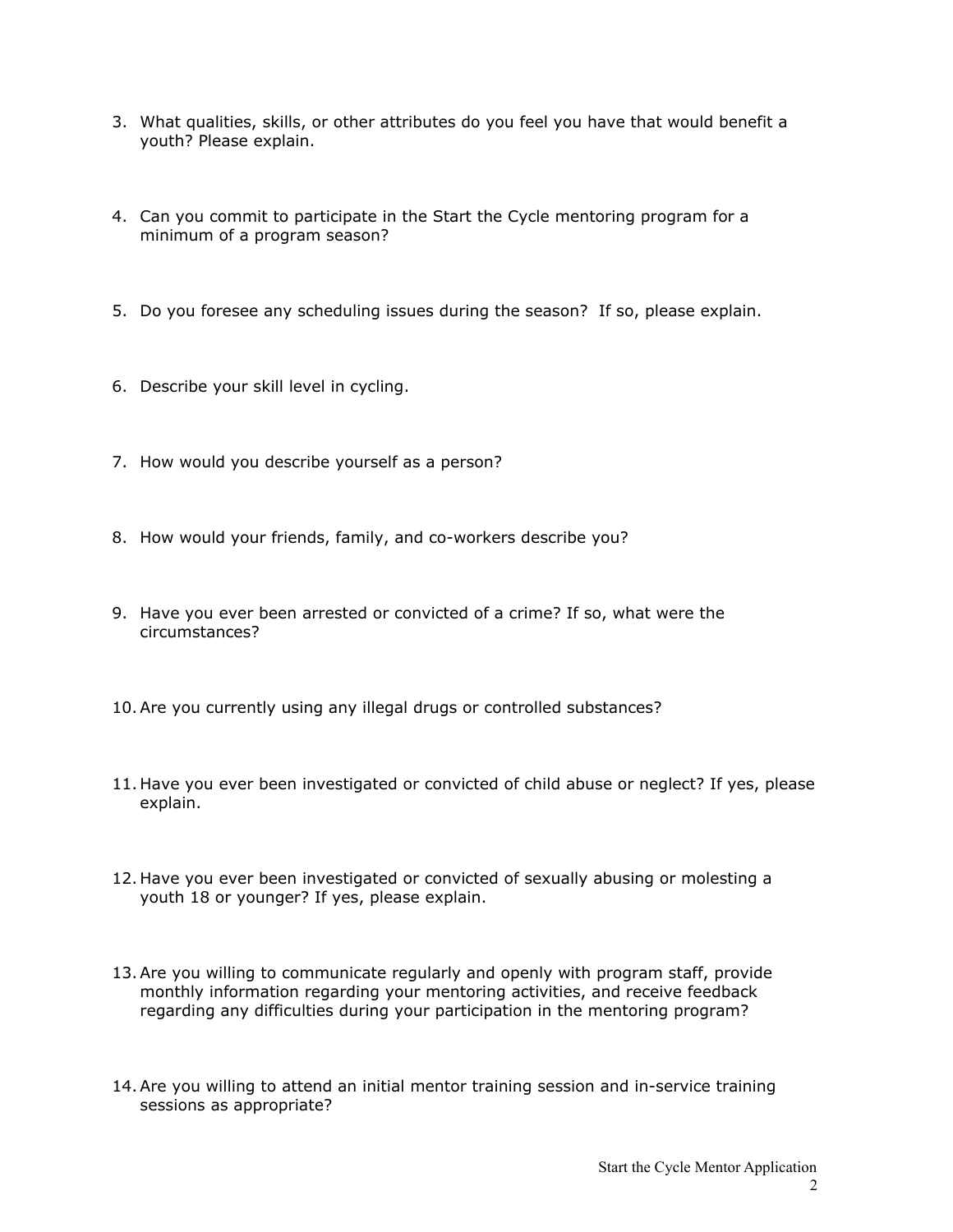#### **Please read this carefully before signing:**

Start the Cycle appreciates your interest in becoming a mentor.

Please initial each of the following:

\_\_\_\_\_\_\_ I agree to follow all mentoring program guidelines and understand that any violation will result in suspension and/or termination of the mentoring relationship.

\_\_\_\_\_\_\_ I understand that Start the Cycle is not obligated to provide a reason for their decision in accepting or rejecting me as a mentor.

\_\_\_\_\_\_\_ (optional) I agree to allow Start the Cycle to use any photographic image of me taken while participating in the mentoring program. These images may be used in promotions or other related marketing materials.

I understand I must return all of the following *completed* items along with this application, and that any incomplete information will result in the delay of my application being processed:

- Copy of your valid driver's license or identification
- Information Release Form
- Personal References Form
- Background Check Form

By signing below, I attest to the truthfulness of all information listed on this application and agree to all the above terms and conditions.

 $\_$  , and the set of the set of the set of the set of the set of the set of the set of the set of the set of the set of the set of the set of the set of the set of the set of the set of the set of the set of the set of th

Signature Date Date

Please return or mail this application and the items listed above to

Start the Cycle, P.O. Box 815, Marquette MI 49855.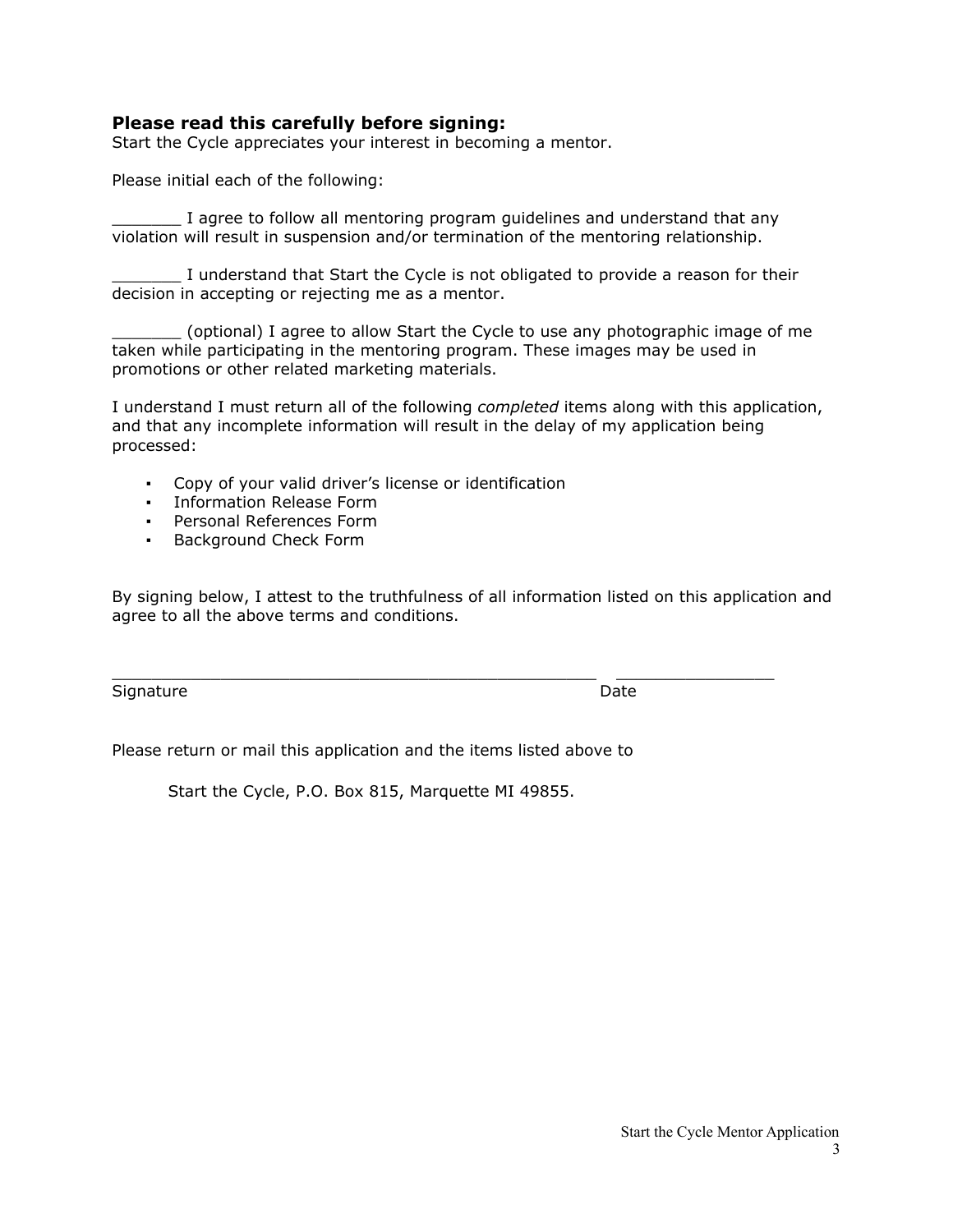## **Information Release**

I, \_\_\_\_\_\_\_\_\_\_\_\_\_\_\_\_\_\_\_\_\_\_\_\_\_\_\_\_\_\_\_\_\_\_\_\_\_\_\_\_\_, understand it will be necessary for Start the Cycle to conduct a background check regarding my criminal history, personal references, and employment.

I authorize Start the Cycle to obtain any needed information regarding my legal/criminal history, character references, and employment from any state or federal agency, my employer, and personal references for the purposes of participating in a mentoring program. Further, I provide permission for Start the Cycle to conduct the same investigation of my background in previous states in which I have resided.

| Signature                                                                                          |  | Date                |  |
|----------------------------------------------------------------------------------------------------|--|---------------------|--|
|                                                                                                    |  |                     |  |
|                                                                                                    |  |                     |  |
| Date of Birth $\frac{1}{\sqrt{1-\frac{1}{2}}}\left\vert \frac{1}{\sqrt{1-\frac{1}{2}}}\right\vert$ |  |                     |  |
|                                                                                                    |  |                     |  |
| Current Driver's License No.                                                                       |  | State: ____________ |  |

Please list any other cities, states, and dates of residency during the past 10 years.

| City | <b>State</b> | From (m/year) | To (m/year) |
|------|--------------|---------------|-------------|
| City | <b>State</b> | From (m/year) | To (m/year) |
| City | <b>State</b> | From (m/year) | To (m/year) |
| City | <b>State</b> | From (m/year) | To (m/year) |